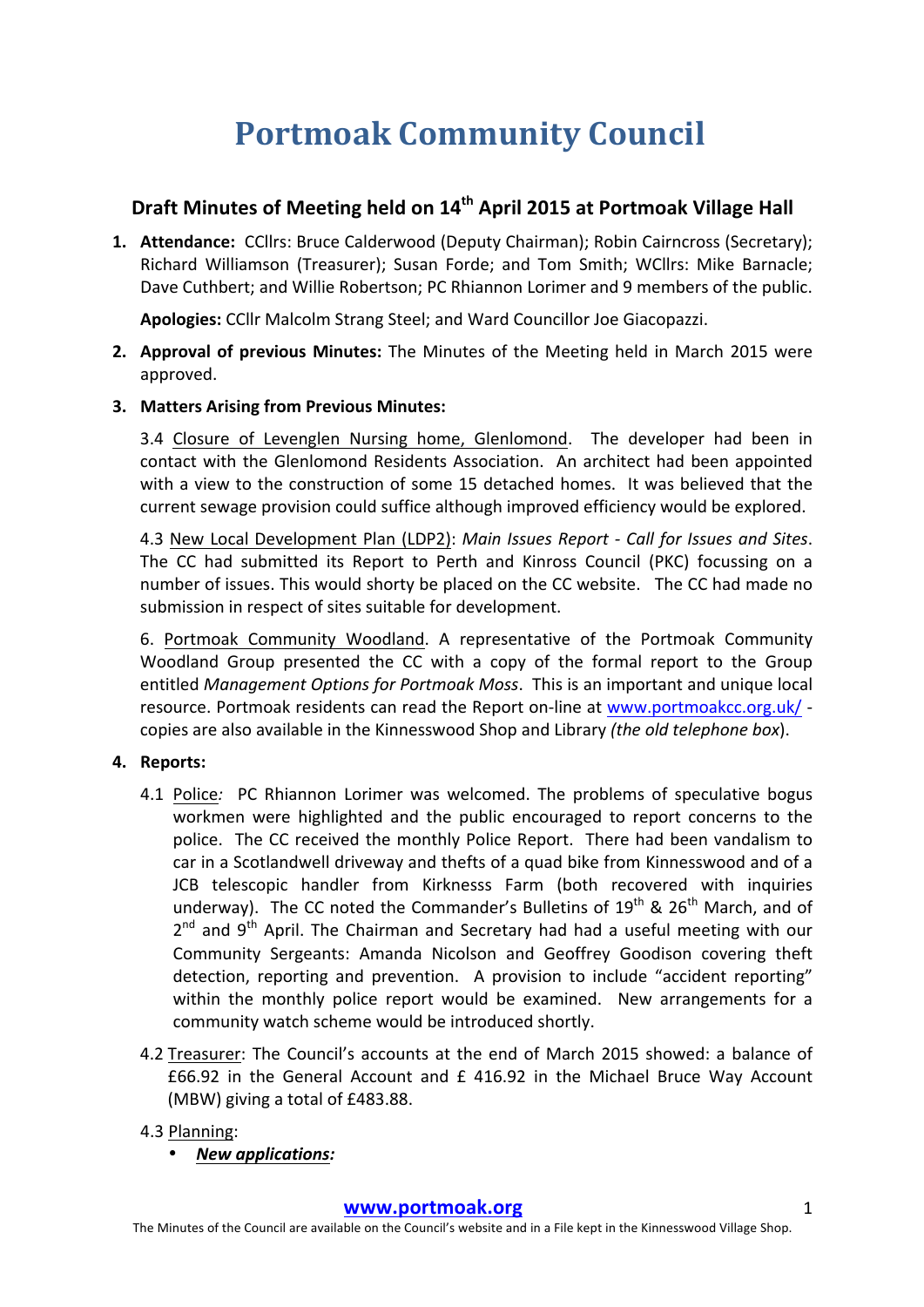15/00449/FLL: Land 200 meters North West of Findatie Farm Kinross, Erection of 16 holiday lodges and associated works relating to levels, landscaping, access and drainage for the whole site and chalet details and siting for plots  $2 - 5$  inclusive. There had been a previous application in principle on which the CC had commented. Decision: No comment nor objection.

15/00476/FLL: 16 Whitecraigs Kinnesswood, Extension to dwellinghouse. Decision: No comment nor objection.

15/00338/FLL: Leven Cottage Wester Balgedie, Extension to dwelling house, erection of garage and installation of solar panels. There had been a previous application on which the CC had commented. Decision: No comment nor objection.

15/00343/FLL: Land 150 Metres South West of Beechpark, Mid Bowhouse, Erection of dwellinghouse. Decision: No comment nor objection.

These were the unanimous decisions of the CC.

Immediately before the meeting the CC received notice of the following applications all of which would require comment in advance of the next meeting of the Council:

15/00464/FLL Former Causeway Cottage Scotlandwell, Modification of permission 09/00936/FLL Erection of dwelling house change of house type.

15/00506/CON Former Lomond Inn Main Street Kinross, Demolition of Buildings.

15/00562/FLL Greenhead Farmhouse, The Arnot Estate, Leslie, Erection of a Wind Turbine access and associated works.

15/00565/FLL Land 200 Metres South of Springfield Farm, Wester Balgedie, Kinross Erection of a dwelling house.

The CC would seek an extension of the 15/00506/CON (Former Lomond Inn) until after the next CC Meeting due on 12th May.

#### **Progress with applications:**

14/02099/FLL & 15/00194/FLL: Site West of Main Street Scotlandwell, Modification of Permission 08/01059/FLL (erection of 16 dwelling houses) change of house type, plot 15. Site plans had now been amended to include the footpath from the Wellside development to The Green and, as a consequence, the CC had withdrawn its objections. A meeting with the developer to review outstanding matters would be arranged.

**PKC Member Officer Working Group (planning) (MOG):** WCllr Barnacle reported that many of the recommendations to improve the planning process identified at a meeting of all Kinross CCs had been recognised but not effectively addressed by the MOG. WCllr Dave Cuthbert (although not a member of the MOG) had contributed relevant papers to the meeting and been invited to participate. The CC regretted that he had been prevented from speaking.

#### 4.4 Roads: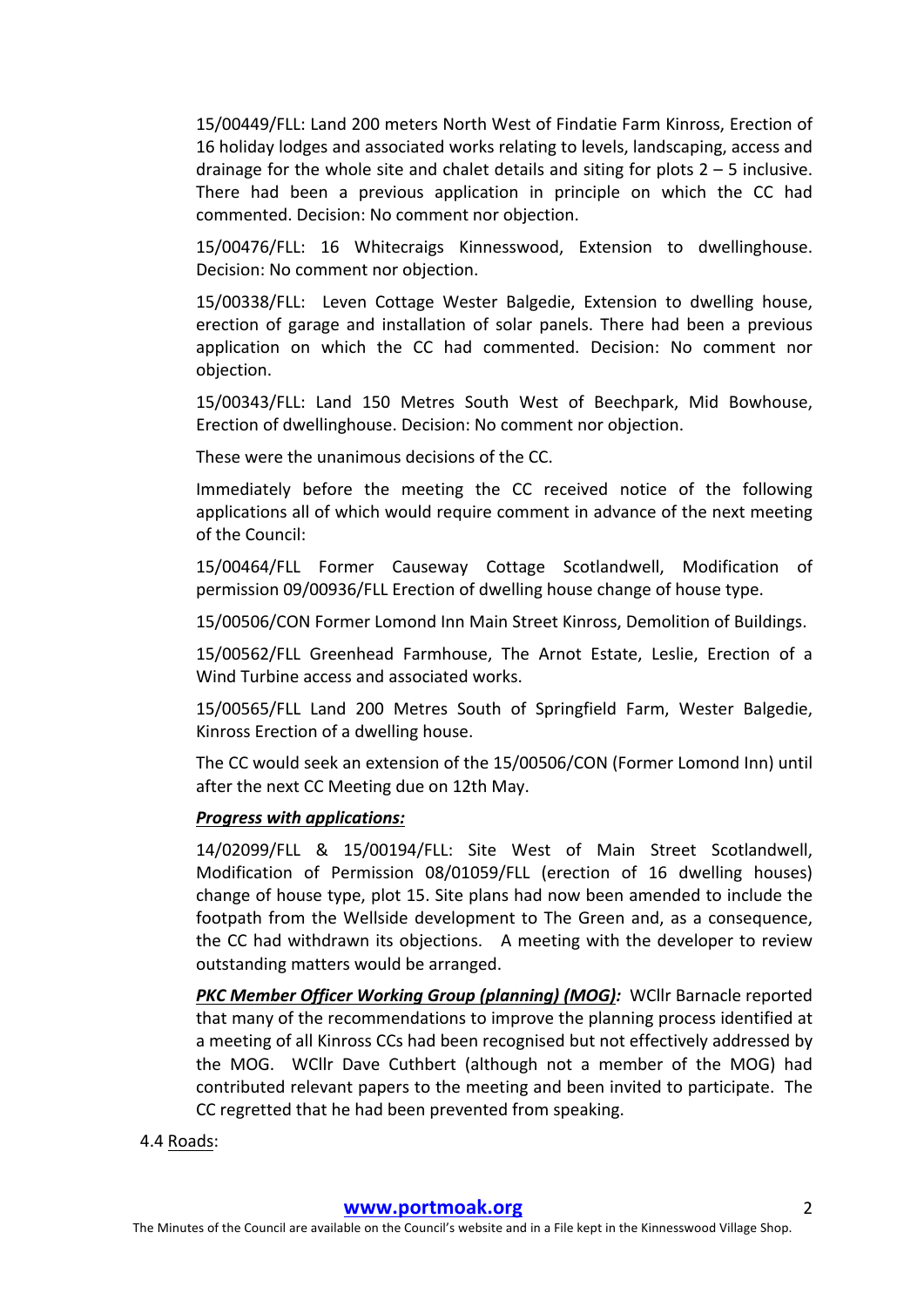- **West Bowhouse section of the A911:** The CC acknowledged the decision of PKC *(John Thomson, Principal Engineer)* that the relevant condition in the original planning consent dealing with required sightlines was inappropriate and could not be delivered by the applicant. It was disappointed that speed restrictions would not be applied to mitigate the risk of further accidents. It appreciated that a new sign indicating a concealed entrance would be added and that the sign warning of bends would be up-graded.
- **Build-out illumination:** The build-outs within Kinnesswood and at the entrance approaching from Easter Balgedie had been "dark" for some four months. PKC have reported that the problems are due to water ingress and that the lights are to be replaced. As a matter of routine the condition of these build-outs would be reported to Clarence.
- **Speeding traffic within Scotlandwell**: The CC noted the concerns of a resident at the speed of traffic passing the build-out on the Leslie Road. This made it difficult for adults with children to cross the road.
- *Consultation on proposed 20 mph speed limit – Main Street, Bruce Road and*  **Buchan Avenue, Kinnesswood:** The CC welcomed PKC proposals to create: permanent and mandatory 20mph limits as specified (to include Whitecraigs); and a permanent and part time 20 mph speed limit on a short section of Main Street. These will add to road safety in the immediate vicinity of Portmoak Primary School.

However, before confirming the arrangements in respect of Main Street Kinnesswood, the CC believes that it is now timely to consider the cogent case for similar permanent and mandatory 20mph speed limits along Main Street Kinnesswood and Main Street (with part of Leslie Road) Scotlandwell. The ability of pedestrians to move safely within these villages is important. In both villages pavements are either non-existent or extremely narrow and often make road crossing a necessity. In places it can be dangerous e.g.: crossing between the shop and garage in Kinnesswood; and around build-outs where a minority of motorists may accelerate to pass rather than wait. The A911 is a relatively narrow road with around 3,500 vehicles per 24hrs. The CC acknowledges that the exact placement of such limits within the villages would require careful evaluation. The CC would respond accordingly.

- 4.5 Paths: CCllr Tom Smith: With the spring, voluntary work maintaining the Michael Bruce Way had recommenced. A grant from Tesco had enabled the purchase of a strimmer and bush cutter. Plans were in hand for further fund raising to support work on paths and to introduce better signage across the Portmoak path network. Anyone wishing to join the Paths Group or to help with its work should contact Tom Smith (Tel 841160).
- **5. Stephen's Field:** Preparations for a ballot of the community on the future of the Field would be taken forward shortly. Portmoak residents would have the opportunity to record their views either on-line or by completing a paper ballot return.
- **6. Portmoak Church Cemetery:** WCllr Willie Robertson confirmed that the cemetery was almost at capacity. Perth and Kinross Council will advise on plans to increase its capacity.

The Minutes of the Council are available on the Council's website and in a File kept in the Kinnesswood Village Shop.